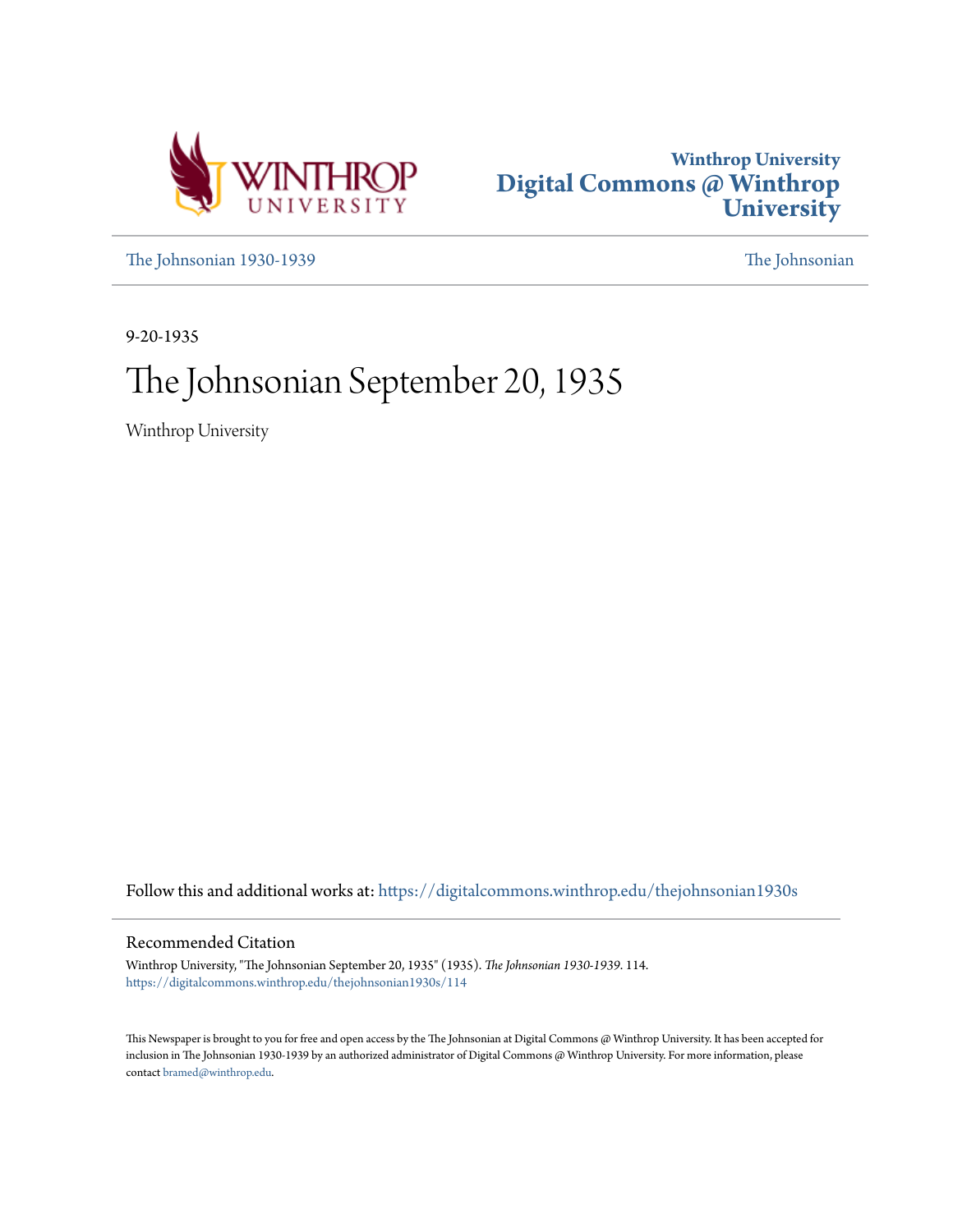### **EGIE LIBRARY** WINTHROP COLLEGE OCK HILL S. C.

# nsonian The Jol

### THE OFFICIAL PUBLICATION OF THE STUDENT BODY OF EOCK HILL, SOUTH CAROLINA, FRIDAY, SEPTEMBER 90 100 STREET IN THE A VEAR VOL. 11, NO. 1 HONORS ANNOUNCED AT Y. W. C. A. HOLDS **FACILITY COMMITTEE** NEW FACULTY MEMBERS  $\overline{\phantom{a}}$ NOTICE! NOTICE!<br>The movie for Gaturday night will<br>be announced later. It was not selected in time for publication in The<br>Johnsonian. Juniors will entertain the fresh-<br>men Saturday night, September 21,<br>in Peabody Oymnasium, after the<br>picture show. *WINTHROP CAMPUS* 1935 COMMENCEMENT **LAWN PARTY FRIDAY APPROVES REGIU ATIONS** Awards Are Made to Students ention Tekes Place throp Senate Por Veda G. Brice is Adde **IIIIIAN MUIFR STUDENTS WELCOMED** Endorsed By Faenity Com-Outstanding in Scholaron Tawn of President's to Office Force This  $\frac{1}{2}$ akin  $\overline{1}$  $\alpha$ **ADDRESSES STUDENTS** AT FIRST ASSEMBLY Approved of the following action take-<br>an by the Whalkrop College Banade<br>was location of a report of the Festivaly and Committee on Student Affairs at a<br>committee on Student, conversed in Johann and to-<br>an Hall, Wednesday Announcements were made at the<br>934 commencement concerning the<br>tword of medals and scholarships. **Y. W. G. A. held the an** Wew faculty : Y. W. G. A. hald its annual reception<br>on the prosident's lawn Friday evening,<br>September 13, from 8 to 10 o'clock.<br>Qabinet members introduced the aracuny members and disco<br>don 1935–36 have ben app<br>ill vacancies which occurr<br>seor B. L. Wiggins, of Wo **Editor of Charlotte Observer** Mayor of Rock Hill Sper the fill all vacs u. cusses Education Winthrop Audience at<br>First Assembly  $\mathbf{f}$ ware or means and schommaps.<br>The Sylvan Medal was presented to<br>Thristine White. This medal is award-Gabinet members introduced the arrival posterior increase of the receiving lines, compared to the matrice, posterior posterior posterior posterior posterior posterior between the later than the later and the later and the Prof 160, P Georgia, will fill the place of ed upon recommendation of the facul-Mr. Julian Milley newly-clocked edidents were u nt of English, who was grantthe member of the Benior Class Formulation of English, who was grant-<br>
red for English, who was grant-<br>
red for further study. Protessor of absence of a<br>
red for further study. Protessor Wiggins has his the detection Energy Dui-<br>
New May 17. As detect tor of The Char Rock Hill by college gardens and cities  $M = 2$ erver, disr, may accept rides dire<br>rom church and business<br>eek Hill, At all other tim who for four years has maintained the cussed "The Punction of Educators and of Bo ighest scholastic average.<br>The honorary scholar  $cos p$  $\frac{1}{1}$ bilities of the Educa mission Rock Hill, At all other time<br>sion to ride must be obtaine<br>Dean of Women or the do the Responsibili<br>in chanel Wedne in chapel Wednesday, September 18.<br>Mr. Miller stressed the three major  $ber 12$ after & d hosteza.<br>Gindants who have a get Mr. Miller streamed the three maps range from<br>the same in the present permutations of education: the develop-1 Stoke<br>load who have a general permutation of the statistic of self-critical<br>case. In the particular permutatio by Dr. J. W. Shackford of the St. John' Methodist Church, Dr. Shelton Phelp<br>introduced Mr. J. C. Hardin, mayo pro tempore, who greated the Winth faculty and students of Rock hill. In speaking for the churches of the an speaking for the churches of the<br>ten of presbyterian Church, stressed the value<br>tek has of religion in education and directed<br>the cold the new sturents to churches of all<br>degrees of Wennes, Students may go to the profit<br>formula and go to the dependent may go to the position of the position<br>form and the Lightin may be keept on each might until 10.050 except feature<br>dynamics may be keept on the ligh the new sturents to churches of all<br>denominations.<br>
Louise Hore, president of the Bit-<br>denominations denote the present of the denomination<br>
dent Government Association, ex-<br>
present the present present present<br>
within ret lage, Michigan, and nur masses a concern<br>Trom Teacher's College, Columbia Uni-Then Treather's College, Columbia Uni-Treather's College, Columbia Uni-Treather, of Tark, Then from the figure from Wallach and the basebees with the basebees of the Administration Building, Junkin Mini-Mini-Mini-Mini-Min **GREENVILLE SENIOR IS ASSOCIATE EDITOR** nian Staff Completed Joh With Appointment of Maryland Wilson y of Kentucky.<br>"addition of two new teachers"<br>"actor" c" """ makes states:<br>"" at Win"""ny holu.og the de-Margiand Will  ${\bf \textbf{OCE}}{\textbf{PUS}}{\textbf{PUS}}{\textbf{PUS}}{\textbf{PUS}}{\textbf{PUS}}{\textbf{PUS}}{\textbf{PUS}}{\textbf{PUS}}{\textbf{PUS}}{\textbf{PUS}}{\textbf{PUS}}{\textbf{PUS}}{\textbf{PUS}}{\textbf{PUS}}{\textbf{PUS}}{\textbf{PUS}}{\textbf{PUS}}{\textbf{PUS}}{\textbf{PUS}}{\textbf{PUS}}{\textbf{PUS}}{\textbf{PUS}}{\textbf{PUS}}{\textbf{PUS}}{\textbf{PUS}}{\textbf{PUS}}{\textbf{PUS}}{\textbf{PUS}}{\textbf{PUS}}{\textbf{PUS}}{\$ fre topics to the cluston  $\begin{bmatrix} w_{i+1} \\ w_{i+1} \\ w_{i+1} \end{bmatrix}$  and the state of the steering compact of the steering compact of the steering compact of the steering compact of the steering compact of the steering compact of the steering compact of t As the same of the same of the same of the same of the same of the same of the same of the same of the same of the same of the same of the same of the same of the same of the same of the same of the same of the same of th **Y OFFICERS PLAN DEBATERS LEAGUE YFAR'S PROGRAM** Meet of Shack Saturday and Appoint '35-'36 Com $m^{18}$ Figure 1 and 15.<br>
Figure 2 and 2 and 2 and 3 and 3 and 4 and 4 and 4 and 4 and 4 and 4 and 4 and 4 and 4 and 4 and 4 and 4 and 4 and 4 and 4 and 4 and 4 and 4 and 4 and 4 and 4 and 4 and 4 and 4 and 4 and 4 and 4 and 4 and **Rushman**<br>
Altant Crees Moore, chairman of Freshman<br>
interaction of the Beandards Committee of the Pedro Plans for their work at a some<br>
the Standards Committee of the Pedro Plans for their work at a some<br>
train of column sions.<br>- Over a thousand delegates fro<br>parts of the United States attend Several Former **Tiller**<br>Students Wed 3. No money shall be spent on  $\frac{1}{164\pi}$ , a parto can<br>of will be spent on  $\frac{1}{164\pi}$ , a conservation of the spent on the<br>set of the spent on the case from the spent of the fillence is the fillence of the fillence of



Marriages have taken several Win-<br>throp atternal caries the attention of the attention, Among them were Rosalis Harricon,<br>Among them were Rosalis Harricon, one Mrs. N. T. Query, of Charles<br>butter (Marria West, now Mrs. R.

NOTICE! NOTICE!<br>Typouts for the Masquers will be held Monday afternoon from 4 to 6<br>o'clock. Suidents interested in trying out see Masquers builetin board<br>for complete information.<br>CATERNING HUNTERAIN.

## Officers At Meeting

VIETNINGE THE INTERNATIONAL PRIME TO THE PRIME THE UPPER THE SURFACE OF THE CONDUCT AND WELL CONTINUES TO THE CONDUCT THE CONDUCT OF THE CONDUCT THE CONDUCT THE CONDUCT THE PRIME PRIME IN PRIME PRIME THE PRIME PRIME PRIME

Attend Columbia Meet

Winthrop Delegate

**Senior Class Names** 

MORTON'

**EXECUTORATION.**<br>INCE HUNT PAULLINO.<br>Executive: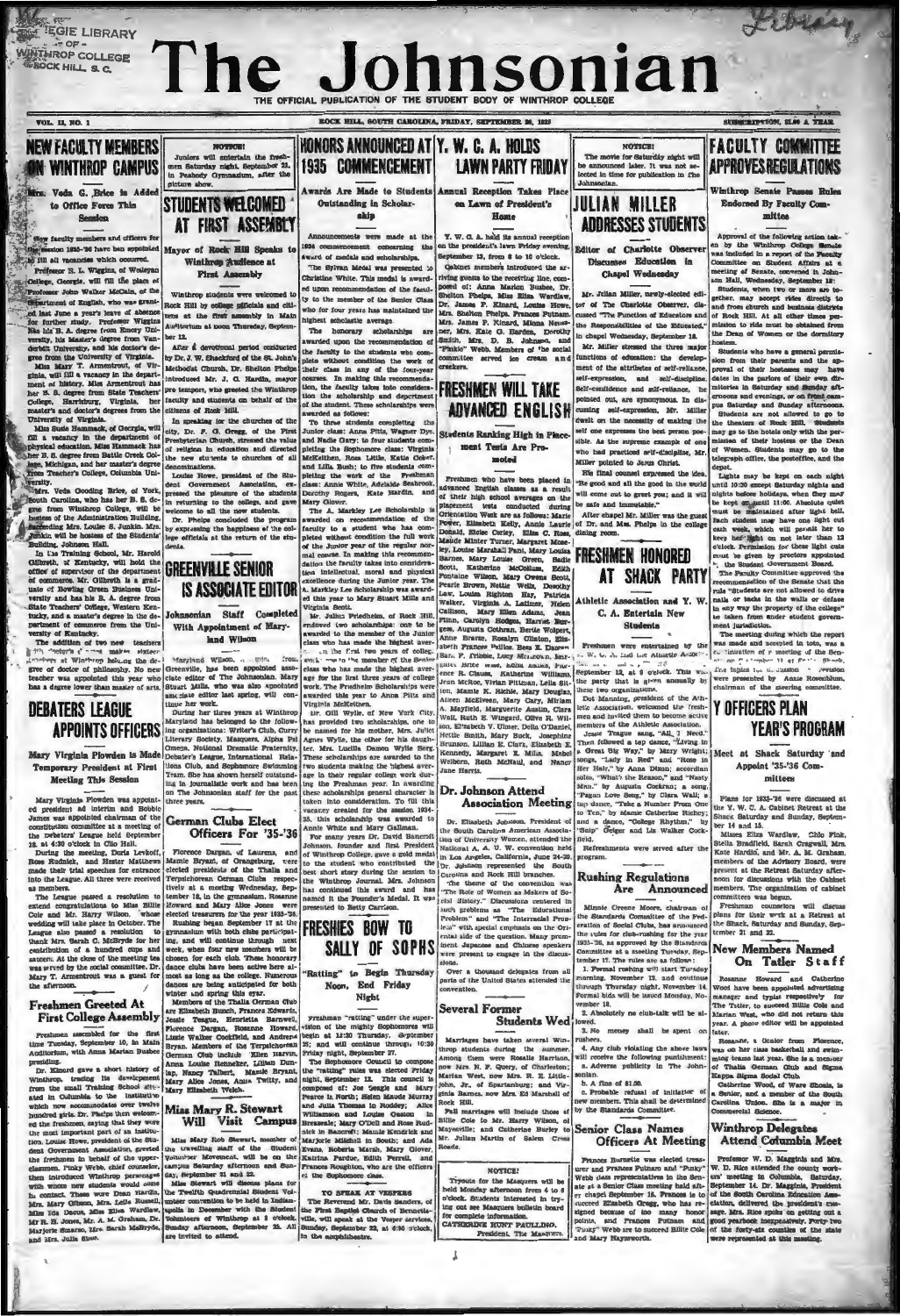| THE JOHNSONIAN<br><b>IMURI EVERY FRIDAY</b>                                                                                                                                                                 | <b>BLUE</b>                                               |
|-------------------------------------------------------------------------------------------------------------------------------------------------------------------------------------------------------------|-----------------------------------------------------------|
| Ducker the Regular Session The Official Organ of the Student Eady of<br>Winthrop College, The South Carolina College for Women<br>Advertising Rates on Application                                          | <b>Beptembe</b><br>comes anot<br>them, we w<br>but what w |
| Entered as second-class matter November 21, 1923, under the Act of March 3.<br>1879, at the postoffice in Rock Hill, S. G.                                                                                  | Pirst of<br>campus bef                                    |
| Member of South Carolina Press Association                                                                                                                                                                  | man who<br>whether she                                    |
| <b>EDITORIAL STAFF</b>                                                                                                                                                                                      | in or out. .<br>Denocked do<br>ing to the<br>o'clock mall |
| <b>BUSINESS STAFF</b>                                                                                                                                                                                       | $on \ldots T$                                             |
|                                                                                                                                                                                                             | having Rat<br>peration the<br>heads are in                |
| <b>REPORTERS</b>                                                                                                                                                                                            | home to m                                                 |
| Harriet Finley, Dot Manning, Annie Rosenblum, Virginia McKeithen, Fiorence<br>Richbourg, Mary Phillips, Anna Pitts, Isabel Keaton, Hattle Greene<br>Giannel Buth Bother, Mann Gallerin, Grant March Lauter, | did not con<br>supper toni<br>company that they           |

ish movissill

WE ARE BUT HUMAN<br>Then I grow loo old to dream<br>my netchbor's morning then<br>ier dismal prophecy<br>rep and I part company.

ugh Fd never deem it right<br>wish her such a sorry plight,<br>suid be quite anciher thing<br>the grew too old to sing.

**COLLEGE MEANS** 

TO THE RUBBER RA'GHING SURF<br>They buried her in a baiking suit<br>A victim of the sea,<br>Wio died from shame when a big wave

Tatronico Our Advertisers

came<br>(er Rpitaph, B. Z. P.

-The Pl

dry frest Suave sophon<br>Jolly juniors,

ek aç

On the coordinate and the control of the coordinate and the control of the control of the control of the control of the control of the coordinate and the coordinate and the coordinate and the coordinate and the coordinate

- 
- 
- 
- 
- 
- 

weeds.<br>
2. He should be "telpless at times.<br>
3. He must be a real person—three-<br>
courths of all men have only a super-<br>
(icial knowledge of life.<br>
4. He doesn't have to have a "moral"<br>
4. He doesn't have to have a "moral"<br>

Father: "So you and the have randing with the lights of Daughter: "Yes, lip reading



 $S<sub>2</sub>$ **Drinks** 

## **Delicious Sandwiches of All Kinds**



From State Counter and State Counter and State Counter and State Counter and State Counter and State Counter and State Counter and State Counter and State Counter and State Counter and State Counter and State Counter and S

### "EGRECTIBE"

Patronius Our Advi

Things We Could ...Do Without

- 
- 
- 

nor:<br>1. He must be generous.<br>2. He must be ambition<br>The third list, that of  $\circ$ 

aughter:<br>1. He should be gracious—the sort of<br>racioumess that goes with a pipe and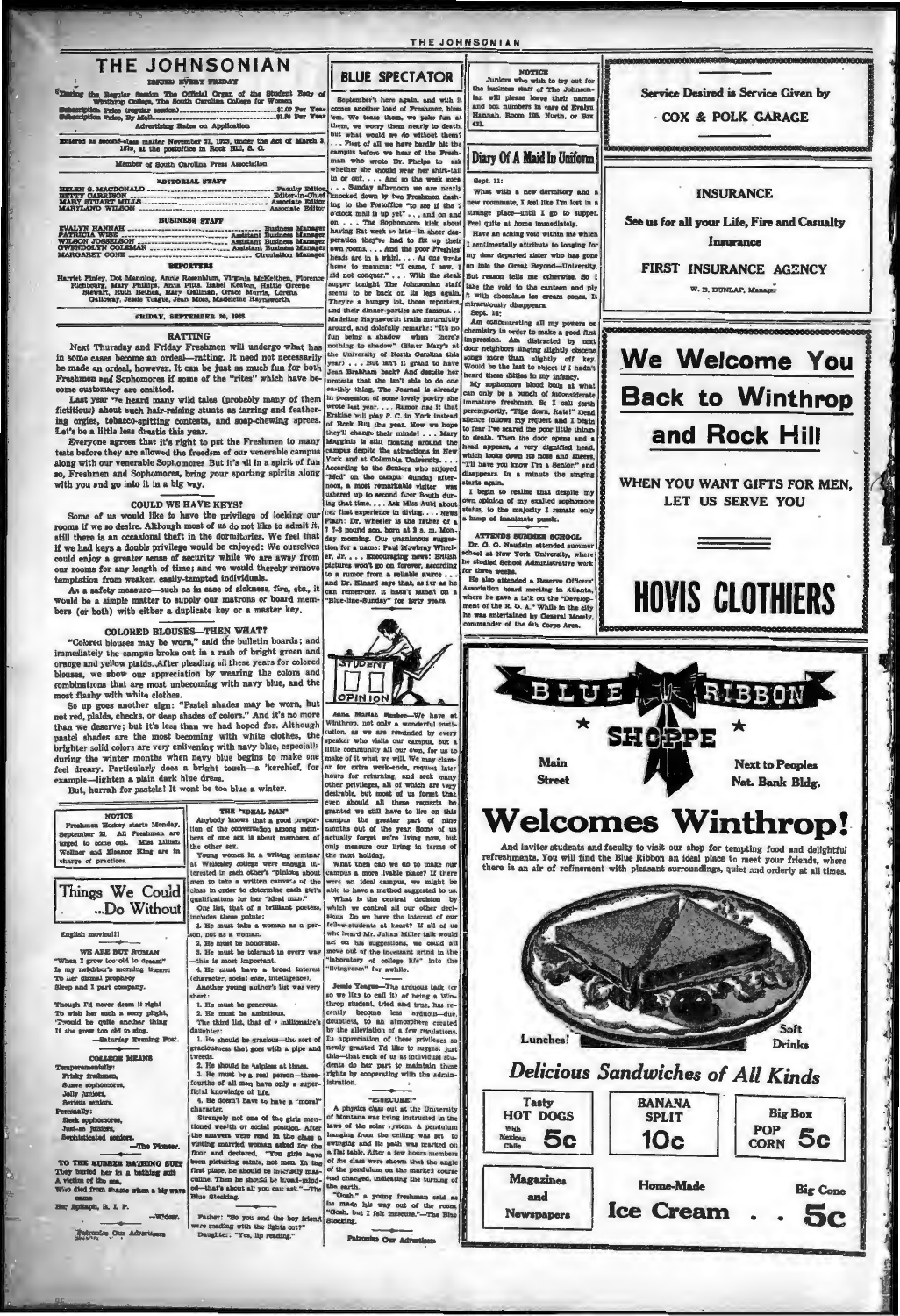|                                                                                                                                                            |                                                                                                                                                                                                                                                                                                                               | THE JOHNSONIAN                                                                                                                                                                                                                                                                                                                                                                       |                                                                                                                                                                                                                                                                                              |  |
|------------------------------------------------------------------------------------------------------------------------------------------------------------|-------------------------------------------------------------------------------------------------------------------------------------------------------------------------------------------------------------------------------------------------------------------------------------------------------------------------------|--------------------------------------------------------------------------------------------------------------------------------------------------------------------------------------------------------------------------------------------------------------------------------------------------------------------------------------------------------------------------------------|----------------------------------------------------------------------------------------------------------------------------------------------------------------------------------------------------------------------------------------------------------------------------------------------|--|
| Welcome, Winthrop!<br>Let us help you with your fall<br>hair dress. Make appointments<br>carly.                                                            | <b>NOTICE</b><br>There will be a Hockey Club<br>meeting in the Gym Friday after-<br>noon at 4 o'clock. Preshmen and up-<br>perclassmen are invited to come.                                                                                                                                                                   | <b>NOTICE!</b><br>The Social Service Club will meet<br>Monday afternoon, September 23, at<br>4:15, at the home of Dr. Helen Q.<br><b>Macdonald</b>                                                                                                                                                                                                                                   | <b>DON'T STAR</b><br>Without Schoo                                                                                                                                                                                                                                                           |  |
| Wright's Beauty<br><b>Shop</b>                                                                                                                             | <b>Forceps and Scalpel</b><br>Discusses New Plans<br>Dr. Eloise Greene entertained the                                                                                                                                                                                                                                        |                                                                                                                                                                                                                                                                                                                                                                                      | The Parker Vacumatic                                                                                                                                                                                                                                                                         |  |
| <b>WELCOME</b><br><b>To Winthrop</b><br>Students and                                                                                                       | four officers of the Forceps and Scapel<br>Club at tea at her home on College<br>Stract. Tuesday afternoon at 4:30. Mar-<br>aret Cone, Isabel Keaton, Lorena Clal-<br>loway, Evelyn Martin and Doctor<br>Greene discussed plans for the pro-<br>grams of the Forceps and Scalpel Club.<br>Refreshments were served after dis- | Back to the athletic field and the<br>gym! It is a wonderful feeling, isn't it.<br>upperclassmen? Freshmen, get in the<br>swing!<br>Seen here and there around the gym:<br>Bertle Wyman-"scared to death."<br>Clara Wall and 'Flossie" Claus diving<br>and swimming in the pool. Nell Jack-                                                                                          | <b>Invented by a University</b><br><b>Professor</b> to replace you<br>that suddenly run dry in<br><b>Classes and Rxams</b><br>Holds 12,000 words of ink-102%<br>more than old style When<br>held to the light you can see the<br>Ink Level-see when to refill!                               |  |
| Faculty<br><b>FRANKLIN</b><br>CLOTHING CO.<br>Nert Door to Woolworth's<br>2003920NKHMHMXHMHM                                                               | cursion of business and plans for the<br>vear.<br>Patronise Our Advertisers<br>**********************<br>Por real Battery, Generator                                                                                                                                                                                          | son getting the feel of the diving board '<br>again. Miss Well.ier very excited over !<br>her dog-a Scotty. It's still in Wiscon-<br>sin but she's sending for it.<br>Hockey starts next week! The game<br>that thrills everyone! To those who<br>play it there's nothing to say but to<br>you who are new we say-"Come out!                                                         | THE marvelous new Parker Vacu-<br>notie is no more like the pens of<br>yesterday than your 1935 car is like<br>a '25 model,<br>It's the identical pen you've often<br>said that someone ought to invent.<br>Scores of luventors tried to-fally                                               |  |
| 1000000000000000000000<br>Welcome!<br><b>Tucker Jewelry Co.</b><br>takes pleasure in extending a                                                           | and Starter Service, see us-<br>GANTY BATTERY SERVICE<br>North Trade Street<br>Phone 910<br>*********************<br>6666666666666666                                                                                                                                                                                         | You couldn't find a better nowd, more<br>fun, or a grander game! We want<br>everyone of you out there!" Eleanor<br>King, chairman of the club, is helping<br>Miss Wellner start the Freshinen<br>week earlier so they'll have a lead on<br>Swimming Club is to meet next Mon-                                                                                                        | 250 saclam pens were patented be-<br>fore this miracle writer was born.<br>But nose found a way to sure<br>the mechanical faults of aquirt-gun<br>piston pumps, valves, etc.<br>Then a scientist at the University<br>of Wieconsin conceived the Vacu-<br>matic. And Geo. S. Parker, world's |  |
| welcome to all of the Faculty,<br>Students, and officers of<br><b>Winthrop College</b>                                                                     | <b>VELCOME WINTHROP</b><br>Little Canary Soda & Sandwich<br><b>Black</b><br>**********************                                                                                                                                                                                                                            | day. Then after that every Wednesday<br>afternoon at four in the pool is to be<br>regular meeting time. Miss Hammack<br>and "Diddy" are starting things in a<br>big way. Preshmen, everyone can join-<br>so keep up that trim figure!<br>Did you hear? "Ellie" had a case of                                                                                                         | leading pen maker, agreed to develop<br>It because it contained no rubber sao<br>or lever filler like aac-type pens-no<br>piston pump as in ordinary sacless<br>pens.<br>That's why Parker can—and<br>DOES—guarantee the Vecumatic<br>MECHANICALLY PERFECTI                                  |  |
| For Plowers and Friendly Service<br><b>Mount Gallant</b>                                                                                                   | MAIN STREET SERVICE<br><b>STATION</b><br>Welcomes Winthrop Students                                                                                                                                                                                                                                                           | measles at camp this past summer.<br>Sara Touchberry came calling on her<br>Alma Mater-you remember her ath-<br>letic prowess. Polly McNelli was an-<br>other visitor at the gym.<br>The Seniors are rejulcing! Carrie<br>Morgan is back, and those who remem-<br>ber two years ago can remember what                                                                                | Because there is nothing she like<br>it, the United States and foreign<br>countries have granted Parker<br>patents.<br>This origina<br>uces Iumis                                                                                                                                            |  |
| <b>Flower Shop</b><br>Welcome, one and all!<br><b>Hampton Street</b>                                                                                       | We Extend to You a Sincore<br>Weder<br>WINTHROP STUDENTS,<br>FACULTY AND OFFICERS                                                                                                                                                                                                                                             | a splendid Hockey player she was!<br>We're for starting a Recreational<br>Sports Club-play badminton, deck<br>tennis, shuffleboard and the like. Then<br>a notice is posted cancelling the first<br>meeting-show up and hand your name<br>in.                                                                                                                                        | Jet-yet when<br>"Jet" rings be<br>vealing the lev<br>Step into a<br>ms, and see<br>pany, Jan                                                                                                                                                                                                 |  |
| Welcome to the New<br>and Former Faculty<br>Members and                                                                                                    | <b>Rock Hill Coca-Cola</b><br><b>Company</b><br>NGNGKGNGNGKGKGKGNGKGNGKGNGKGNGKGKGKGNG                                                                                                                                                                                                                                        | Archery and tennis are to be started.<br>So get the racquets out and Margaret<br>Cone and Babe La Boon'll furnish the<br>bows and arrows.<br>The Y. W. C. A -Athletic Associa-<br>tion's party at the Shack seemed to be<br>a singing affair. After the program the<br>"eats" weren't quite ready so the<br>Freshmen entertained themselves with                                     |                                                                                                                                                                                                                                                                                              |  |
| <b>Students</b><br>We are still handling Shell<br>Petroleum Products in<br>York<br>Louncy.<br>Why not use the best at the<br>sante price?<br>WHITE OIL CO. | <b>ADAM'S LUNCH</b><br><b>STAND</b><br>Welcome, Winthrop<br><b>Students, Faculty</b><br>and Officers                                                                                                                                                                                                                          | song ranging from "Ah Sweet Mystery<br>of Life" to "The Man on the Plying<br>Trapeac"! Augusta Cochran is the prize<br>planist-she can play like there was<br>nothing to it - Just hum a song and<br>141 wons il'sn's<br>So all of you-come to the gym, have<br>a grand and glorious time there! Any-<br>thing you want to do or play we'll try<br>our best to see that you can. The |                                                                                                                                                                                                                                                                                              |  |
|                                                                                                                                                            | <b>Trade Street</b><br><b>WELCOME TO ALL</b><br>Have You Tried Our Bread?                                                                                                                                                                                                                                                     | radio'll be ready for dancing after sup-<br>per soon and so morning, noon, and<br>night we'd like to please you!<br>He was a senior at Sewanee<br>And his friends all called him Johnny<br>to for the dances had secured a date<br>Now this flossic's name was Flo<br>And ahe was his o. a. o.-                                                                                      |                                                                                                                                                                                                                                                                                              |  |
| <b>It's Best</b><br>Because We Make It<br><b>Butter Kist Baking Co.</b>                                                                                    |                                                                                                                                                                                                                                                                                                                               | But Johnny's invitation was too late.<br>She accepted it, all right,<br>But Johnny's awful plight<br>Was locating her a place in which to<br>stay:<br>Like Harlem's Smoky Joc.                                                                                                                                                                                                       | <b>The Record I</b><br><b>ROGER B</b>                                                                                                                                                                                                                                                        |  |
|                                                                                                                                                            | <b>WELCOME, WINTHROP!</b><br>To                                                                                                                                                                                                                                                                                               | He looked high and he looked low<br>And his outlook soon became exceed-<br>ing gray,<br>He went to Mrs. Eogers<br>Who wa loaded down with fodgers,<br>And then he hied nunself to Mrs. Hale;                                                                                                                                                                                         | Welcomes faculty and                                                                                                                                                                                                                                                                         |  |
| <b>The</b><br><b>SMART SHOP</b>                                                                                                                            |                                                                                                                                                                                                                                                                                                                               | But he found her house replete<br>With the feminine elite<br>And he couldn't get a room to put his<br>frail.<br>He weat over to Monteagle<br>(Where the rates are nigh illegal)                                                                                                                                                                                                      | and those who are returi<br>us for any service we ma                                                                                                                                                                                                                                         |  |
|                                                                                                                                                            | <b>Exclusive But Not Expensive!</b>                                                                                                                                                                                                                                                                                           | Ar shere he found the story just the<br>same.<br>Johnny wasn't even able<br>To secure an empty stable<br>In which to lodge his unsuspecting<br>dame.                                                                                                                                                                                                                                 | Consult us for all yo                                                                                                                                                                                                                                                                        |  |
|                                                                                                                                                            | "SAY IT WITH FLOWERS"<br>After all there is no substitute for flowers. There's nothing so                                                                                                                                                                                                                                     | But he didn't give a rip-<br>For he couldn't keep his worries off<br>his mind:<br>He was losing all his sleep<br>In spite of counting flocks of sheep-<br>For the housing problem had him in a<br>bind.<br>Out of mental persecution                                                                                                                                                 | programs, club statio<br><b>PRINTED</b>                                                                                                                                                                                                                                                      |  |
| appropriate us flowers for expressing-<br><b>Congratulations</b>                                                                                           | Sympathy<br>Love<br>We send flowers anywhere through our telegraph delivery.<br><b>KIMBALL'S FLOWERS</b>                                                                                                                                                                                                                      | There emerged the sole solution,<br>But then Johnsy always had been quite<br>astute-<br>He telegraphed his sugar<br>(Who abode in Chattanooga).<br>"My Darling, I must ask you to com-<br>mute."                                                                                                                                                                                     | <b>Second Block Hampton</b>                                                                                                                                                                                                                                                                  |  |
|                                                                                                                                                            |                                                                                                                                                                                                                                                                                                                               | One Stork to Another: "Junior asked<br>rie where he came from today! What<br>sha'l I tell him?"<br>-Saturday Evening Post.                                                                                                                                                                                                                                                           |                                                                                                                                                                                                                                                                                              |  |

TO CLASSES<br>lé Finest Tool!

FREE! Send a Post Card for<br>Any Pen As It Writes<br>Any Pen As It Writes<br>The Signal a language in the Card of the Card of the Signal<br>Angle Card Card of the Card of the Card of the Card of the Card of the Card of the Card of th



# Printing Co., Inc.

ROOKS, Manager

d students, both the newcomers ning, and invite all to call upon s perform.

our pr'nting requirements-onery--anything that can be OR ENGRAVED

44326

Street

Phono 164